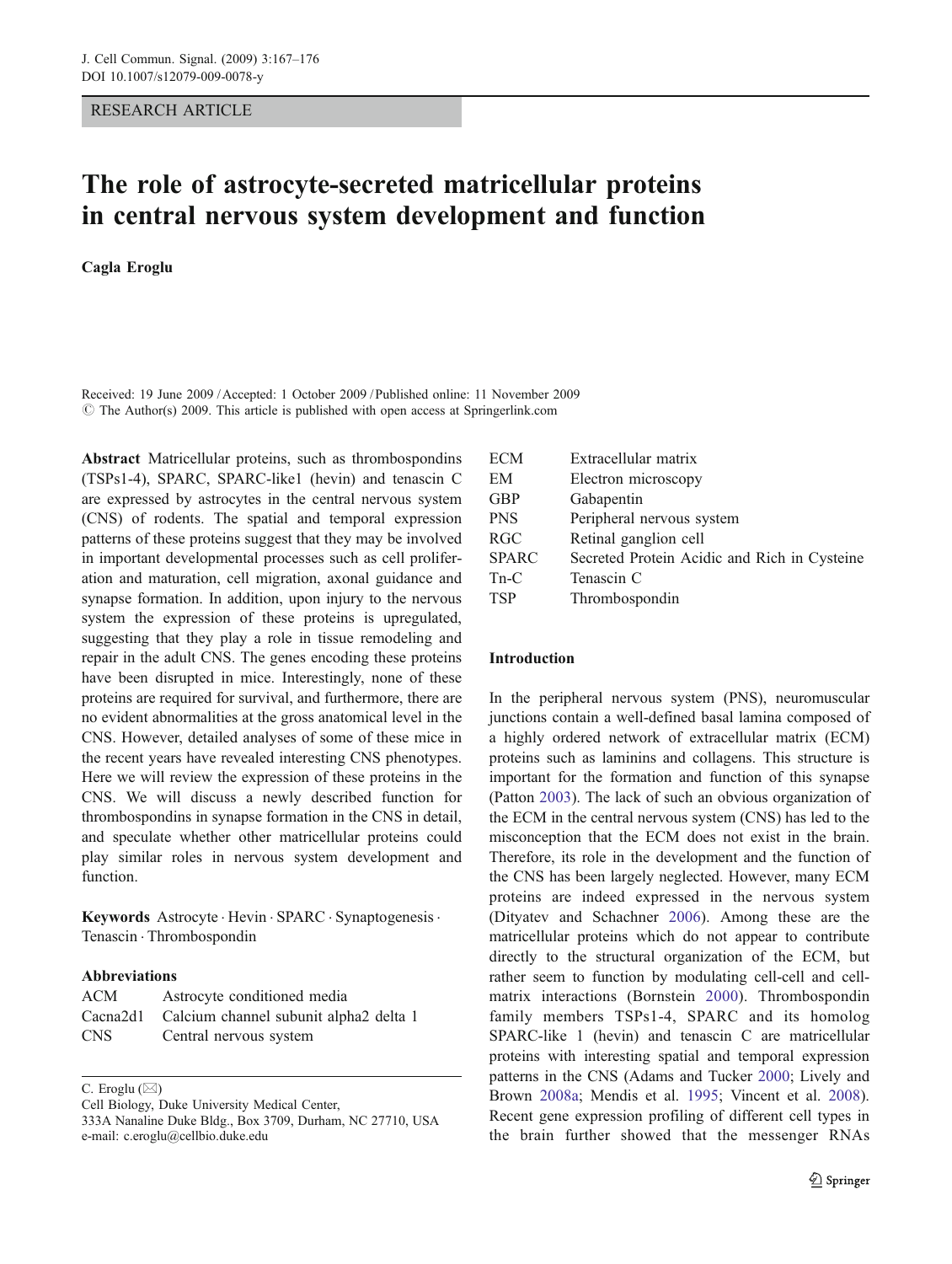<span id="page-1-0"></span>(mRNAs) for these matricellular proteins were mostly enriched in glia and were particularly expressed by developing astrocytes (Table 1, (Cahoy et al. [2008\)](#page-7-0)).

Astrocytes are the most abundant cells in the mammalian brain, however the full extent of their properties and the specific roles they play in the formation and function of the CNS remains to be determined (Barres [2008](#page-7-0)). Astrocytes are complex process-bearing cells. One astrocyte is estimated to contact thousands of synapses through these intricate processes (Bushong et al. [2002\)](#page-7-0). This close association enables astrocytes to participate actively in synaptic signaling through release and uptake of neurotransmitters and neuroactive substances (reviewed in (Eroglu et al. [2008](#page-7-0))). Recognition of this tight structural and functional association of astrocytes with the synaptic cleft led to the redefinition of the compartments of the synapse to include perisynaptic astrocytic process and neuronal pre and postsynaptic specializations, collectively referred to as the tripartite synapse (Araque et al. [1999](#page-7-0)).

In the developing nervous system, synapse formation is spatiotemporally controlled, suggesting the presence of regulatory mechanisms. For example, the majority of excitatory synapses in the brain form during the second and third postnatal weeks, even though the neuronal maturation and axon path-finding events are mostly completed by birth. This 1-week delay between target innervation by neurons and the establishment of synapses correlates with the appearance and maturation of astrocytes in the brain, which suggests that astrocytes may provide instructive cues that contribute to the initiation of excitatory synapse formation (Ullian et al. [2001](#page-9-0); Ullian et al. [2004](#page-9-0)).

Studies of the role of astrocytes in the mammalian nervous system have been a challenge since glia are crucial for the survival of neurons both in vivo and in vitro (Banker [1980](#page-7-0); Craig and Banker [1994;](#page-7-0) Shaham [2006](#page-9-0)). As such, neuronal culture systems that are traditionally utilized to study synapse formation contain glia. To circumvent this limitation, Meyer-Franke and colleagues developed a retinal ganglion cell (RGC) culture system that utilizes an immunopanning strategy to purify these neurons with up to 99.9% homogeneity from rodent retina (Meyer-Franke et al. [1995\)](#page-8-0). RGCs then can be cultured in a serum-free media of known composition and in the complete absence of glia making this an ideal in vitro model to study the role of astrocytes in synaptic development. Interestingly, an initial analysis of synapse formation and function in these cultures revealed that RGCs do not establish synapses in culture. However when these cells were cultured either in the presence of astroglial feeding layers or astrocyte conditioned media (ACM), RGCs formed many active synapses, suggesting the presence of secreted synaptogenic signals provided by astrocytes (Pfrieger and Barres [1997](#page-9-0); Ullian et al. [2001](#page-9-0)).

### Thrombospondins regulate synapse formation in the developing CNS

To identify the synaptogenic activity present in astrocyteconditioned media (ACM) Christopherson and colleagues screened a list of astrocyte-secreted proteins, including matricellular proteins, such as SPARC, tenascin C, osteopontin and TSP1, for their ability to induce synapse formation. Among the twenty or so candidates tested, only purified TSP1, when added to RGC cultures, significantly increased the number of synapses formed between RGCs, as determined both by immunocytochemistry and electron microscopy (Fig. [1A](#page-2-0) and [B\)](#page-2-0) (Christopherson et al. [2005\)](#page-7-0). TSP1 could increase the synapse number in RGC cultures to a similar degree as ACM, and TSP1's activity was not additive to that of ACMs. These findings suggested that TSP is the synaptogenic factor in astrocytes. TSP2, which is a closely related TSP family member, was also found to induce synapse formation at levels similar to that of TSP1. Christopherson et al. found that TSP2 is the major TSP type in the ACM, and that immunodepletion of TSPs from ACM reduced its synaptogenic effect to control levels. Taken together, these results showed that TSPs are necessary and sufficient components of the synaptogenic activity in ACM (Christopherson et al. [2005](#page-7-0)).

Table 1 Cellular origin of matricellular protein gene expression in the developing and adult rodent brain. Adapted from data published in (Cahoy et al. [2008\)](#page-7-0)

|                   | <b>Neurons</b> | Early postnatal astrocytes | Adult astrocytes | Cultured astrocytes | Oligodendrocytes |
|-------------------|----------------|----------------------------|------------------|---------------------|------------------|
| TSP1              | Absent         | Present                    | Absent           | High                | Absent           |
| TSP <sub>2</sub>  | Absent         | Present                    | Absent           | High                | Absent           |
| TSP3              | Absent         | Present                    | Low              | High                | Present          |
| TSP4              | Absent         | Absent                     | Present          | Absent              | Absent           |
| $Tn-C$            | Absent         | Very High                  | Present          | Present             | Absent           |
| <b>SPARC</b>      | Absent         | High                       | Present          | Very High           | Low              |
| Hevin/SPARC like1 | Present        | Very High                  | Very High        | High                | Low              |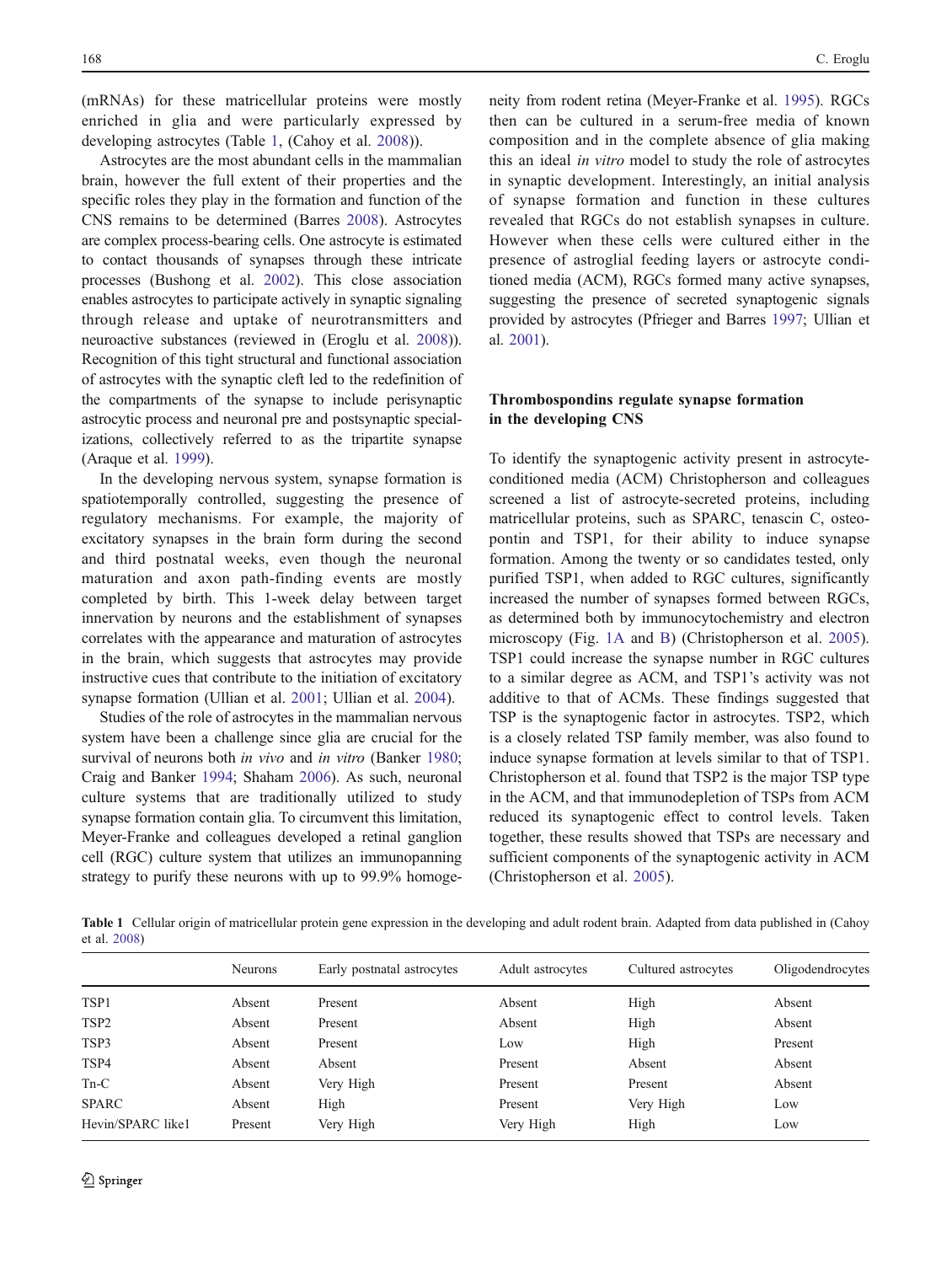<span id="page-2-0"></span>

Fig. 1 Thrombospondins induce CNS synapse formation: A RGCs, when cultured alone do not form many synapses (left). On the contrary, RGCs cultured in the presence of purified TSP form many synapses, which are visualized by the co-localization of the presynaptic marker bassoon (red) and the post-synaptic marker, homer (green). Scale bar 30 μm. B TSP-induced synapses are ultrastructurally normal (middle), with pre- and post- synaptic structures that are similar to the synapses induced by astrocytes (Astros) or ACM. Images taken from (Christopherson et al. [2005\)](#page-7-0). Scale bar 500 nm. Reproduced with permission from Cell Press. C TSP1/2 double KO

animals have a reduced number of cortical synapses. WT and KO brains were co-stained for the pre-synaptic marker, Bassoon (green) and postsynaptic marker SAP102 (red). The number of co-localized synaptic puncta was significantly lower in TSP1/2KOs when compared to WTs. White arrows show examples of co-localized synaptic puncta. Quantification of co-localized puncta showed a 25–30% decrease in the number of synapses in the KO mice. Image taken from (Christopherson et al. [2005\)](#page-7-0). Scale bar 6 μm. Reproduced with permission from Cell Press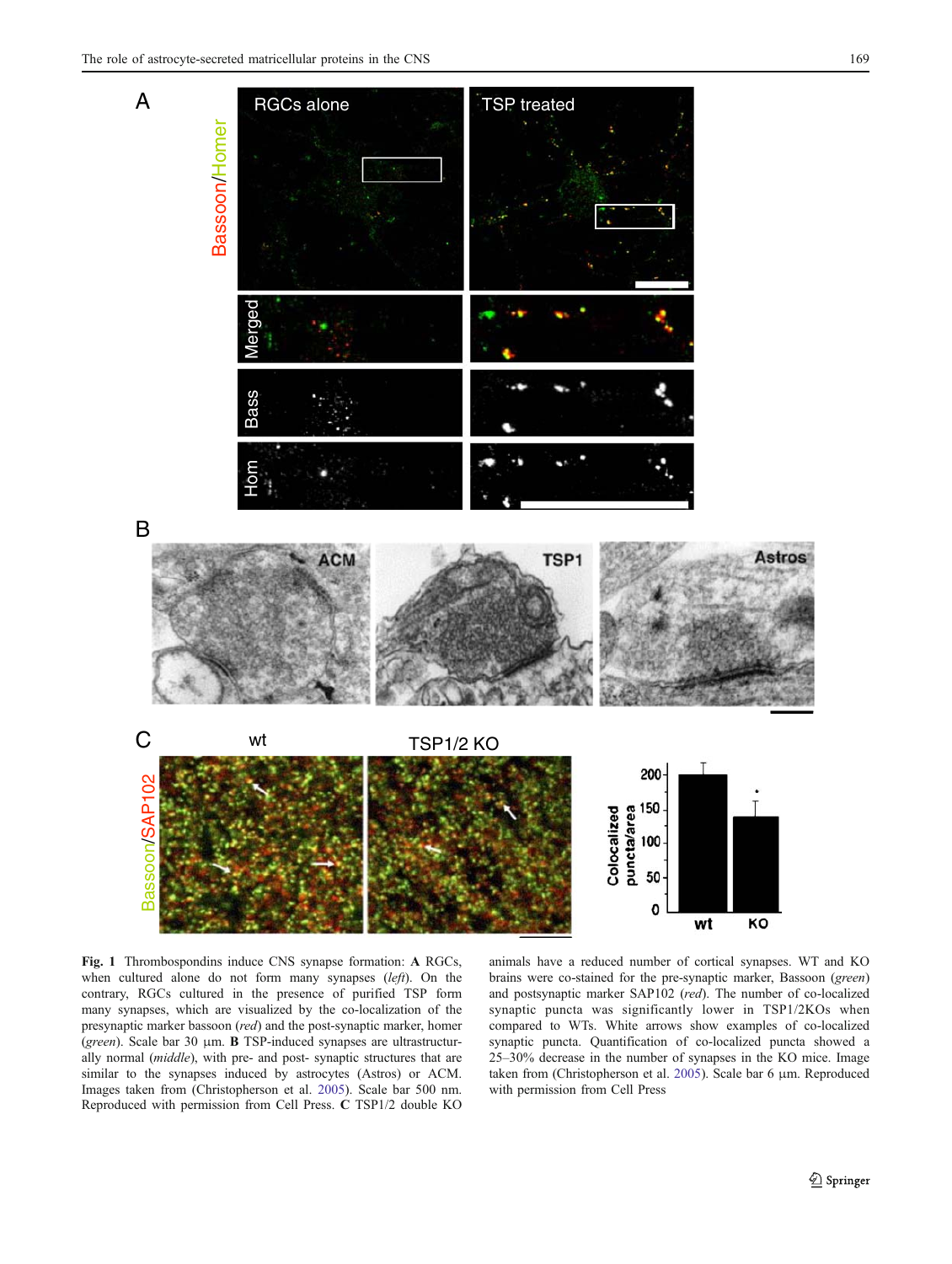Christopherson et al. also showed that TSP-induced synapses are ultrastructurally normal, with pre- and postsynaptic specializations similar to those observed in RGC cultures grown with an astrocyte feeding layer (as determined by EM, Fig. [1B\)](#page-2-0). TSP-induced synapses were also presynaptically active, since synaptic vesicles were cycling, which was determined by lipophilic FM-dye uptake and release analysis. However electrophysiological analysis showed that TSP-treated cells formed postsynaptically inactive (silent) synapses. This lack of postsynaptic activity was due to the absence of glutamate receptors in the postsynaptic membrane (Christopherson et al. [2005\)](#page-7-0). This discovery suggested the presence of at least two steps in the establishment of CNS synapses that are regulated by astrocytes (Ullian et al. [2004\)](#page-9-0). The first step is the establishment of a synaptic adhesion that leads to the recruitment of pre- and postsynaptic specializations. This step can be induced by TSPs. The second step is the insertion of glutamate receptors into the postsynaptic site, which is mediated by an as of yet unknown astrocytic signal. Interestingly, the conversion from silent to active synapses by increasing glutamate receptors at the synapse is a mechanism also observed during developmental synaptic maturation and following the induction of long-term potentiation (Freeman [2005](#page-8-0); Liao et al. [1995,](#page-8-0) [2001\)](#page-8-0). Whether there are other matricellular proteins that are synaptogenic and control different steps of synapse formation, maturation and synaptic plasticity is an area for future research.

In addition to the *in vitro* results of the synaptogenic activity of TSP1 and TSP2, Christopherson and colleagues showed that TSP1 and 2 are necessary for synapse formation *in vivo* by analyzing the number of synapses in the cortices of TSP1/2 double-null mice. These mice have a 25–30% reduction in the number of excitatory synapses formed in their cortices during first and third postnatal weeks (Fig. [1C](#page-2-0)). It is not yet known whether the synaptic defects seen in TSP1/2 double null-mice are specific to cortical excitatory synapses only or whether TSPs are also required for excitatory synapse formation in other parts of the CNS. Taken together, the results of this study identify TSPs as the key synaptogenic signal coming from astrocytes in culture, and that loss of TSP1/2 function in mice significantly decreased synapse formation during development (Christopherson et al. [2005](#page-7-0)).

Earlier studies exploring TSP1-2 expression during embryonic and postnatal development have shown that TSP protein expression can be detected in the neural plate as early as E8.5 and is present all through CNS development (O'Shea and Dixit [1988;](#page-9-0) O'Shea et al. [1990a,](#page-9-0) [b\)](#page-9-0). TSP expression in the CNS dramatically decreases in the adult rodent CNS and becomes restricted to areas of neurogenesis and plasticity (Hoffman et al. [1994\)](#page-8-0). Interestingly, in the nervous systems of organisms with enhanced regenerative capacity, such as newt and goldfish, TSP expression stays high even in the adult (Hoffman and O'Shea [1999a;](#page-8-0) Hoffman and O'Shea [1999b\)](#page-8-0). In agreement with these earlier studies, Christopherson and colleagues detected TSP1/2 protein expression in cortical lysates from an early postnatal age (P5) that corresponds with the initiation of the synaptogenic period, but not in the adult cortex (Christopherson et al. [2005](#page-7-0)). Gene expression analysis of cortical CNS cell types further showed that TSP1 and 2 mRNAs are expressed by acutely isolated early postnatal astrocytes from mouse cerebral cortex as well as in astroglial cultures but are downregulated in mature astrocytes (P17) (Table [1,](#page-1-0) ((Cahoy et al. [2008](#page-7-0))).

Besides TSPs 1 and 2, other TSPs (TSP3-5) are also found in mammals (Adams and Lawler [2004](#page-7-0)). Astrocytes express mRNA for TSP3 and 4. In contrast to other TSPs, TSP4 expression is only detected in mature astrocytes (after P17, Table [1](#page-1-0) (Cahoy et al. [2008](#page-7-0)). TSP4 could represent the adult isoform of TSP in the CNS important for the control synaptogenesis and synaptic plasticity in the adult brain. Interestingly, TSP4 is also present in the neuromuscular junction, suggesting a function for TSPs in neuromuscular junction formation (Arber and Caroni [1995](#page-7-0)). Recent work comparing gene expression patterns in brains of humans and other primates turned the spotlight on TSPs. In humans, TSP2 and TSP4 expression levels are dramatically increased (Caceres et al. [2007](#page-7-0)). Though speculative, these results raise the question of whether higher TSP expression levels provides the human brain with a greater capacity to form synapses, and thus enhance human cognitive functions, compared to those of other primates.

How do TSPs promote synapse formation? Since TSPs mediate a wide range of functions in modulating cell-cell and cell-matrix interactions via interacting with cell surface receptors (Bornstein et al. [2004](#page-7-0)), it was postulated that TSP induces synapse formation via interacting with a neuronal receptor and that this interaction is required for the initiation of an axodendritic synaptic contact (Christopherson et al. [2005\)](#page-7-0). A number of known TSP receptors are expressed by neurons, however, Eroglu and colleagues found that none of the known TSP receptors were involved in the synaptogenic activity of TSP (Eroglu et al. [2009\)](#page-7-0). Instead they identified a novel interaction partner for TSPs, namely the non-pore-forming auxiliary subunit of calcium channels  $\alpha$ 2δ-1, to be the TSP receptor involved in synapse formation. Synapse formation by TSPs is mediated through an interaction between the epidermal growth factor-like repeats of TSPs and the von-Willebrand factor A likedomain of α2δ-1. Overexpression of α2δ-1 in RGCs enhances TSPs' ability to induce synapse formation. Furthermore, siRNA knockdown of α2δ-1 revealed that α2δ-1 is necessary for TSP-induced synapse formation in *vitro*. The role of  $\alpha$ 2 $\delta$ -1 in synapse formation is not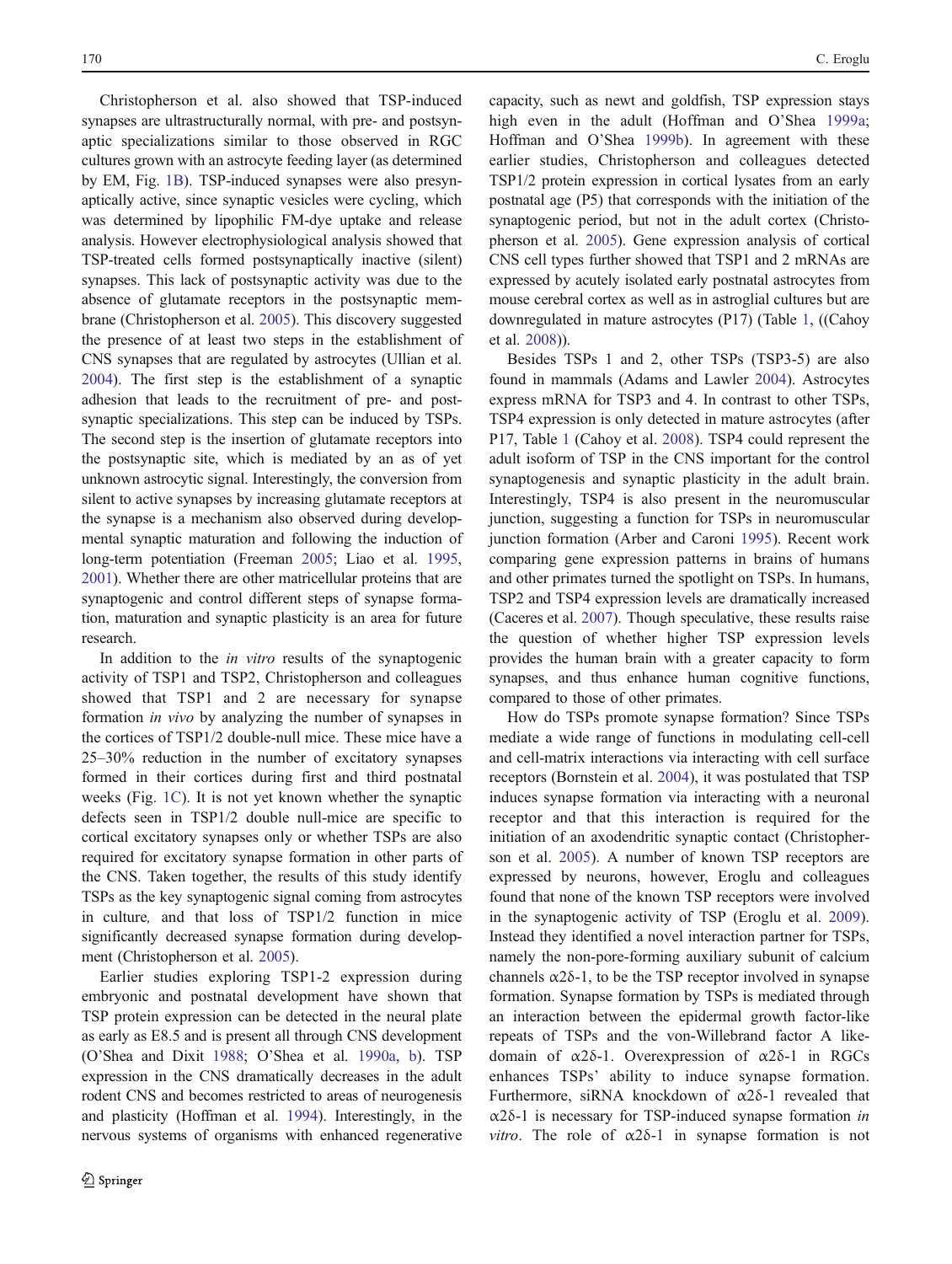dependent on its known roles in calcium channel function and trafficking, suggesting that this molecule might have other functions in the cell that do or do not involve calcium channels. In agreement with in vitro findings, over expression of  $\alpha$ 2 $\delta$ -1, specifically in neurons, in a transgenic mouse line, results in a significant increase in the number of excitatory synapses in vivo (Eroglu et al. [2009\)](#page-7-0).

In addition to binding TSPs,  $\alpha$ 2 $\delta$ -1 is a known target for the anti-convulsant, anti-neuropathic pain drug Gabapentin (GBP) which is known to mediate its therapeutic function through this interaction (Field et al. [2006](#page-8-0)). GBP blocked TSP-α2δ-1 interaction and astrocyte/TSP-induced synapse formation in vitro (Eroglu et al. [2009](#page-7-0)). In addition, GBP injection into neonatal mice during the first postnatal week led to a very severe reduction in the number of excitatory synapses, which was as low as ten percent of control levels in half of GBP-injected animals (Eroglu et al. [2009](#page-7-0)). The magnitude of reduction seen in this study far exceeded that seen in TSP1/2 double KOs (Christopherson et al. [2005](#page-7-0)), suggesting that that TSP3 and 4 might partially compensate for the loss of TSP1 and 2 in the KOs. The ability of GBP to strongly decrease synapse formation in the brains of wild-type mice points to a critical role for TSP- $\alpha$ 2 $\delta$ -1 interactions in driving synaptogenesis in vivo. In summary these findings add to the growing data showing that astrocytes and the TSPs they release contribute to synapse formation in the developing brain, and identify  $\alpha$ 2δ-1 as a new molecule that regulates synapse formation. Future research investigating how the TSP- $\alpha$ 2δ-1 interaction leads to synapse formation is necessary to understand the intracellular signaling molecules and mechanisms that govern the process of synapse formation in the CNS.

α2δ-1 is also expressed at high levels outside the CNS, in tissues including skeletal and cardiac muscles and bone (Arikkath and Campbell [2003\)](#page-7-0). Extensive previous research on TSP function has been performed in these non neuronal tissues, therefore, it will be interesting to explore in the future whether the TSP- $\alpha$ 2 $\delta$ -1 interaction is also involved in some of the known functions of TSP in these tissues.

## Thrombospondins are involved in synaptic remodeling after injury

It is a recurring theme for many matricellular proteins, including TSPs, that upon injury to the nervous system their expression is upregulated. For example the levels of TSPs 1 and 2 are increased after a stroke (Lin et al. [2003](#page-8-0)). Purinergic signaling and mechanical stimulation have been shown to play a role in TSP upregulation in astrocytes (Tran and Neary [2006\)](#page-9-0). Liauw and colleagues investigated whether TSP1/2 were required for synaptic and functional

recovery after strokes (Liauw et al. [2008\)](#page-8-0). To do so, they induced focal ischemia in 8- to 12-week-old wild-type (WT) and TSP-1/2 double knockout (TSP1/2 KO) mice by unilateral occlusion of the distal middle cerebral artery and the common carotid artery. These investigators showed that in WT mice TSP 1 and 2 mRNAs and protein levels were increased. This increase was mostly co-localized with GFAP- positive reactive astrocytes. They compared WT and KO mice for angiogenesis, synaptic density, axonal sprouting, infarct size, and functional recovery at different time points. TSP-1/2 KO mice exhibited a significant deficit in their ability to recover, particularly in the tongue protrusion test of motor function, when compared with WT mice. Previously, the increase of TSPs after a stroke was postulated to take part in post-ischemic angiogenesis (Lin et al. [2003\)](#page-8-0). However, Liauw and colleagues found no differences in infarct size and blood vessel density between the WT and TSP1/2KO groups, suggesting that angiogenesis was not significantly affected by the lack of TSPs. Instead TSP-1/2 KO mice exhibited significant deficits in synaptic density and axonal sprouting (Liauw et al. [2008](#page-8-0)). Since a deficiency of TSP-1/2 leads to impaired recovery after a stroke, mainly due to impaired synapse formation and axonal outgrowth, it is likely that TSPs are involved in a synaptic recovery process after injury in the adult CNS.

Understanding how the brain remodels its neuronal networks is a major goal of neurobiology, as these processes underlie learning, memory and recovery from injury. To determine whether astrocytes and the TSPs they secrete are involved in lesion-induced synaptic remodeling in the developing CNS, Eroglu and colleagues utilized a well-established developmental plasticity paradigm, 'the barrel cortex plasticity' assay (Eroglu et al. [2009\)](#page-7-0). The nerves that innervate the major whiskers on the snout of the mouse project to the brain as a topographically ordered "somatotopic" map where afferent axons and target cells form ordered modules that recapitulate the structural organization of the whisker pad (Erzurumlu et al. [2006\)](#page-8-0). The somatotopic map in the cortex forms a pattern consisting of what are known as "barrels". The barrel cortex exhibits structural changes in its circuitry in response to peripheral whisker manipulations. Thus if a row of whiskers on the snout is lesioned during a critical period of postnatal development (the first three postnatal days in mice), the corresponding barrels in the cortex shrink and fuse, while axons that innervate the neighboring barrels invade the territory vacated by projections from the lesioned whiskers (Van der Loos and Woolsey [1973\)](#page-9-0). Interestingly, inhibition of TSP-mediated synapse formation, either by injection of GBP or by the use of TSP1/2 deficient mice, led to extensive outgrowth of the intact afferents that extended beyond the affected region. These manipulations caused barrels to lose form and fuse in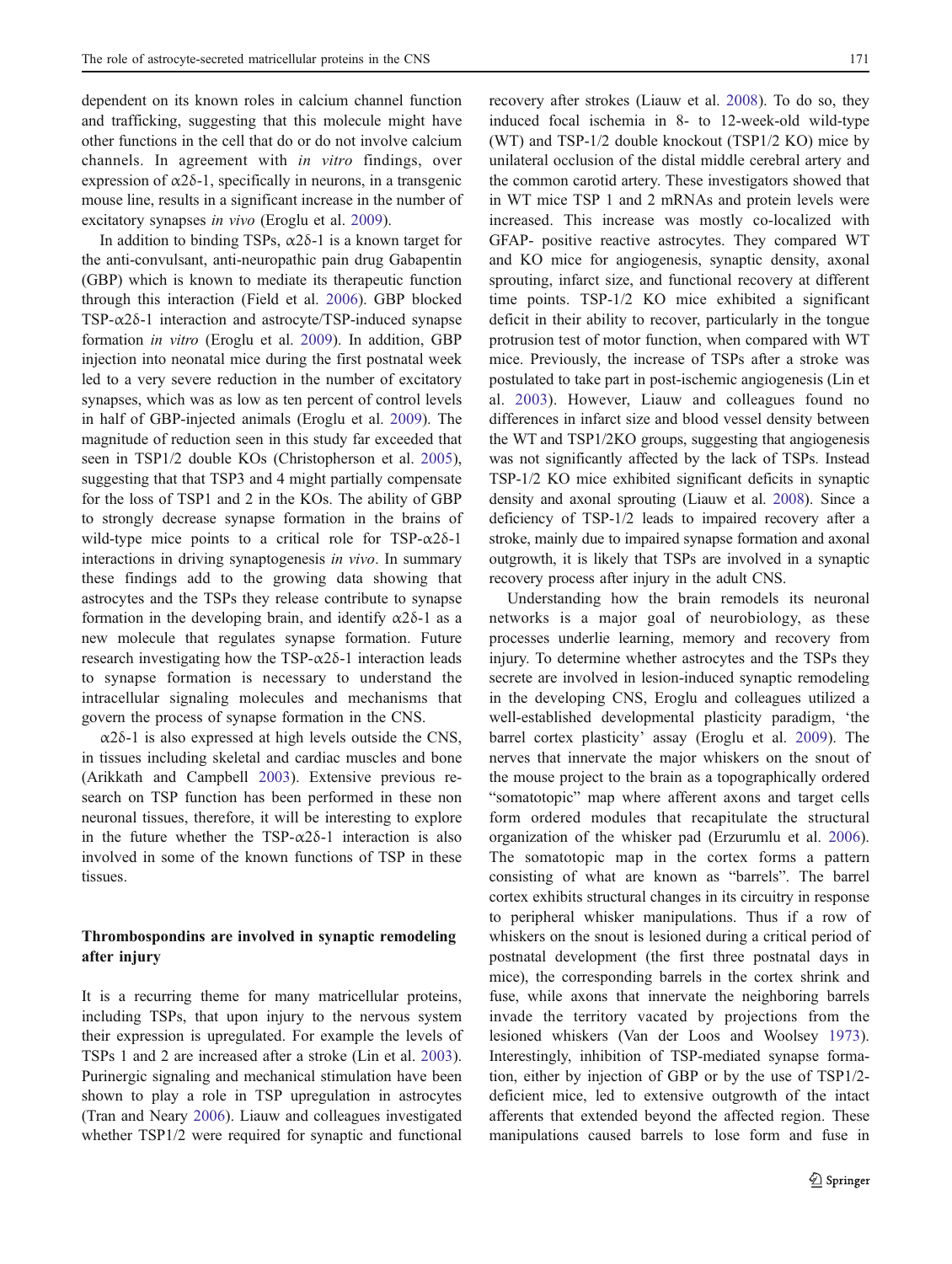varying degrees, a phenotype which was never observed in saline-injected or wild-type mice (Eroglu et al. [2009](#page-7-0)). These findings suggest that astrocyte-secreted TSPs induce the synapse formation required for rewiring of barrels following injury. Blocking TSP-induced synapse formation may lead to the loss of a "stop and connect" signal such that the axons continue to search for an appropriate target, resulting in the inability to reform barrels correctly. Interestingly, neither the GBP-injected mice nor the TSP1/ 2 KO mice had problems in the normal establishment of the barrels in the unlesioned control hemisphere, suggesting that TSPs specifically play a role in synaptic remodelingplasticity upon injury in this system. It is possible that a whisker lesion-dependent upregulation of TSPs, or their neuronal receptor  $α2δ1$ , might be necessary to mediate this function.

In fact an increase in  $\alpha$ 2δ-1 levels after injury has been demonstrated to occur in the spinal nerve ligation model of neuropathic pain (Li et al. [2004\)](#page-8-0). Interestingly, TSP4 levels also increase in this pain model (Valder et al. [2003](#page-9-0)). Together, these data suggest that the increase in the expression levels of  $\alpha$ 2 $\delta$ -1 and TSPs could be an essential part of the synaptic remodeling in response to synapse loss following injury. In addition, since GBP is a drug against neuropathic pain and is able to block the TSP- $\alpha$ 2 $\delta$ -1 interaction and resulting synapse formation, it is possible that its therapeutic function includes the inhibition of excess synapse formation induced by upregulation of these molecules after injury to the CNS. These findings also highlight TSPs as potential drug targets for diseases such as neuropathic pain and epilepsy.

#### Other astrocyte-secreted matricellular proteins in the CNS

#### Tenascin C

Tenascin C (Tn-C) is highly expressed by astrocytes at early stages of the development of the CNS while its expression is strongly reduced in the adult CNS (Bartsch et al. [1992\)](#page-7-0). However in the mature CNS, Tn-C is still expressed by specific cell populations, notably those in close proximity to areas of active neurogenesis, such as the hippocampus, subventricular zone borders and the rostral migratory stream (Bartsch et al. [1992](#page-7-0); Bartsch et al. [1994](#page-7-0); Gates et al. [1995;](#page-8-0) Jankovski and Sotelo [1996\)](#page-8-0). These expression patterns suggest important roles for Tn-C in the remodeling of the CNS, both during development and in the adult. Studies using either neuron or glial cultures have revealed that Tn-C can alter CNS cell behavior significantly, often in a cell type-specific manner. For example, Tn-C has been reported to promote axon outgrowth and modulate growth cone dynamics, as well as to inhibit the migration of oligodendrocyte precursor cells and stimulate granule cell migration (Crossin [1994](#page-7-0); Faissner and Steindler [1995;](#page-8-0) Husmann et al. [1995](#page-8-0); Kiernan et al. [1996\)](#page-8-0).

Given Tn-C's extensive expression and its strong effects in cell culture, the observation that Tn-C-null mice show no obvious abnormalities was very surprising and suggested redundancy of Tn-C function (Erickson [1993\)](#page-7-0). However, later studies have revealed behavioral abnormalities and alterations in neurotransmitter levels in the adult CNS (Fukamauchi et al. [1996](#page-8-0); Kiernan et al. [1999](#page-8-0)), in a genetic background-dependent manner. A homolog of Tn-C, Tenascin R (janusin), is also expressed in CNS, mainly by oligodendrocyte lineage cells (Bartsch et al. [1993;](#page-7-0) Jung et al. [1993\)](#page-8-0), and might compensate for lack of Tn-C in the CNS. Another possibility is that Tn-C and other matricellular proteins have specific and important roles during early stages of development, but that later developmental processes are able to correct for the loss of this matricellular protein.

In support of this possibility, analyses of the developing CNS in Tn-C knockout mice revealed contributions of Tn-C that were not apparent in the adult brain. These studies confirmed the role of Tn-C in the cell migration of oligodendrocyte precursors, and demonstrated novel roles for Tn-C in the regulation of neural precursor cell proliferation (Garcion et al. [2001](#page-8-0)). Interestingly, reduced levels of programmed cell death were observed in Tn-C KO mice which may have provided a corrective mechanism that accounted for the grossly normal phenotype (Garcion et al. [2001](#page-8-0)). Recent evidence also suggested that Tn-C contributes to the generation of a stem cell niche within the subventricular zone that acts to orchestrate growth factor signaling so as to accelerate neural stem cell development (Garcion et al. [2004\)](#page-8-0).

In a recent study Irintchev and colleagues found that there was abnormally high neuronal density, astrogliosis and reduced density of parvalbumin-positive interneurons in the somatosensory and motor cortices of adult Tn-C KO compared to those of wild-type mice (Irintchev et al. [2005\)](#page-8-0). The ratios of oligodendrocytes to neurons and of inhibitory to excitatory neurons were reduced in the KOs as opposed to in WT animals. Interestingly, layer V pyramidal neurons in the Tn-C KO animals were found to have abnormal dendritic morphology and abnormal distribution of stubby spines suggesting roles for Tn-C in regulation of neurite outgrowth and spinogenesis in vivo. Significantly enhanced responses to whisker stimulation were recorded in the barrel and in the motor cortices of KO mice compared to WT animals. The authors suggested that the increased excitation observed in these mice is most likely due to a reduction in inhibitory neuronal signaling (Irintchev et al. [2005](#page-8-0)). It is possible that part of the phenotypes observed in Tn-Cdeficient mice could be due to the lack of expression of this protein, not only in astrocytes or other glia, but also in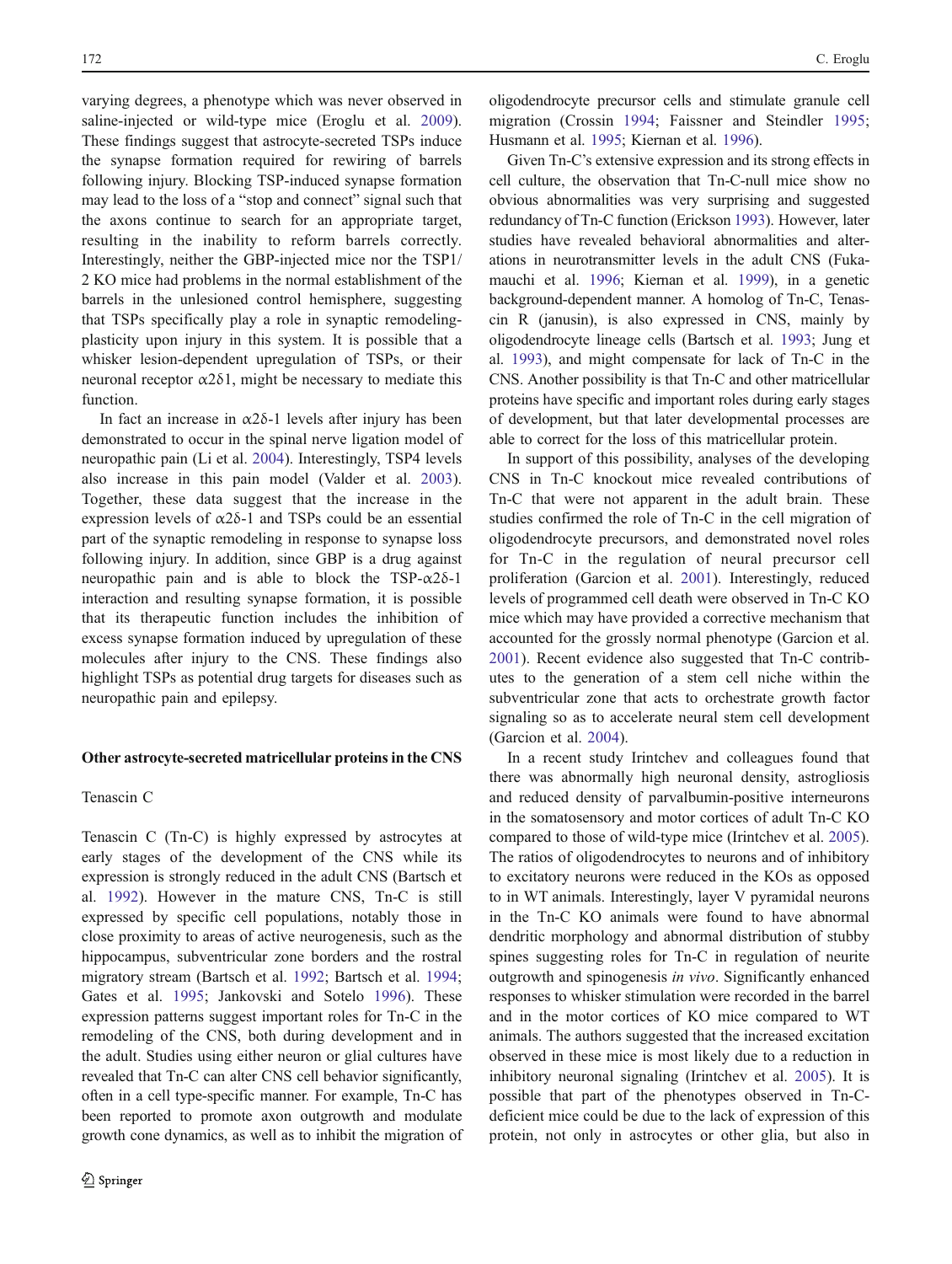neurons. Taken together, these studies suggest that Tn-C is critical for determination of neuronal cell-fate and for cell migration and maturation in the developing CNS.

#### SPARC (osteonectin) and Hevin (SPARC-like 1)

Similar to Tn-C, SPARC and its close homolog, hevin, are highly expressed in the developing CNS. Early postnatal expression of SPARC is mostly restricted to radial glial cells, and this expression seems to subside with development, coinciding with the disappearance of radial glia (Vincent et al. [2008\)](#page-9-0). In the adult CNS, SPARC expression is enriched in specialized radial glial derivatives, including the Müller glia of the retina and the Bergmann glia of the cerebellum. SPARC is also expressed by blood vessels, and by some cells along the rostral migratory stream, which are restricted to the subventricular zone in adulthood (Fig. 2A) (Vincent et al. [2008\)](#page-9-0). Astrocytes and Schwann cells also secrete SPARC both *in vivo* and *in vitro* (Bampton et al. [2005](#page-7-0); Mendis et al. [1995\)](#page-8-0) and Schwann cell-secreted SPARC was shown to promote retinal ganglion cell survival and neurite outgrowth (Bampton et al. [2005\)](#page-7-0).

Of the matricellular proteins discussed in this review, hevin's expression in the CNS is perhaps the strongest. Hevin's expression increases during early postnatal development, coinciding well with the synaptogenic period and stays high in the adult brain (Lively et al. [2007](#page-8-0); Lively and Brown [2008a;](#page-8-0) Mendis et al. [1994](#page-8-0), [1996b](#page-8-0)) (Fig. 2A). Hevin mRNA is expressed by almost all cell types in the brain, but the levels in astrocytes are extremely high when compared to that of any other cell type (Table [1,](#page-1-0) (Cahoy et al. [2008\)](#page-7-0)). One interesting feature of hevin is that it was initially identified as a component of synaptosomes and named synaptic cleft protein 1 (SC1) (Johnston et al. [1990\)](#page-8-0). Later EM immunolabeling studies confirmed that hevin is concentrated at synaptic junctions, as well as along the astrocytic processes that surround synapses (Fig. 2B, (Lively et al. [2007;](#page-8-0) Lively and Brown [2008a\)](#page-8-0)). Therefore hevin is a prime candidate for future studies of the role of astrocyte-secreted proteins in synapse formation and function.



Fig. 2 SPARC and Hevin expression in the adult brain. A In situ analysis of SPARC and hevin expression in 55 day-old mouse brain. Images are from Allen Brain Atlas (Allen Atlas Portal [Internet]. Seattle (WA): Allen Institute for Brain Science. ©2009. Available from: [http://www.brain-map.org\)](http://www.brain-map.org). Expression analysis (right) is a heat map for intensity of the in situ signal (right). Blue=Low, Orange= High. Scale bar 1 mm. **B** Hevin is present in CNS synapses and on perisynaptic astrocytic processes. Electron microscopic immunocytochemistry was performed on the adult rat cerebral cortex. (Left). Hevin protein localizes to synapses in the adult rat brain. Hevin staining was observed in the synaptic cleft closely associated with the postsynaptic element. Po=postsynaptic, Pr=presynaptic. White arrows point to synapses. (Right) Hevin staining was also present on perisynaptic astrocyte processes outlined by dashed lines. Scale bar 250 nm. Images from (Lively et al. [2007](#page-8-0)). Reproduced with permission from Springer Netherlands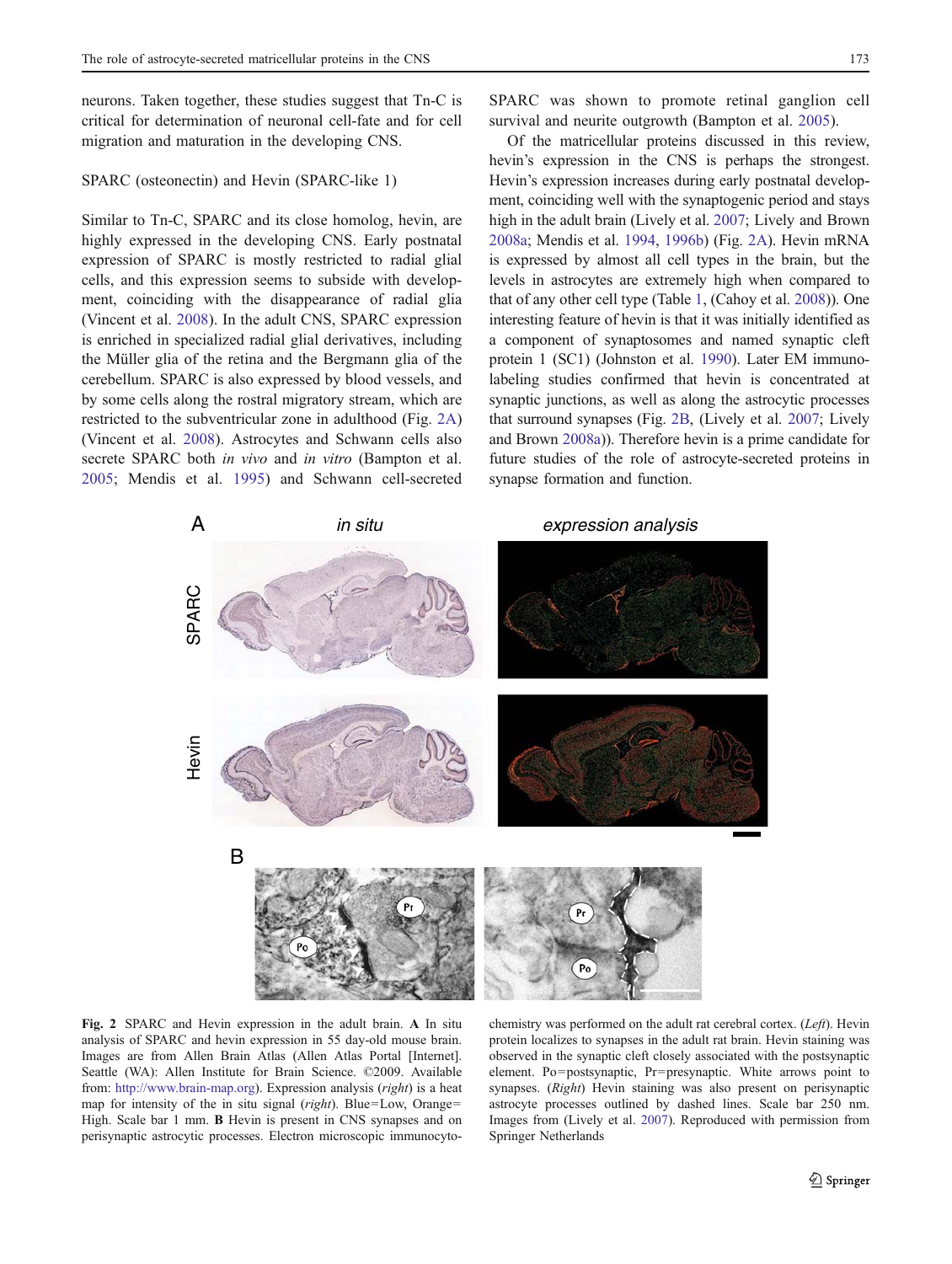<span id="page-7-0"></span>Similar to TSP1/2 and Tn-C-deficient mice, SPARC and Hevin nulls are viable and do not display any gross abnormalities (Bassuk et al. 1999; Gilmour et al. [1998](#page-8-0); McKinnon et al. [2000](#page-8-0)). However, SPARC-null mice develop severe lens degeneration in adulthood (Bassuk et al. 1999; Gilmour et al. [1998\)](#page-8-0). Future detailed physiological and behavioral studies are needed to uncover the roles these proteins play in the development and maintenance of the nervous system.

Like TSPs, hevin and SPARC expression is also upregulated after injury to the CNS, correlating with the onset of reactive gliosis (Liu et al. [2005](#page-8-0); Lively and Brown [2007,](#page-8-0) [2008b](#page-8-0); McKinnon and Margolskee [1996;](#page-8-0) Mendis et al. [1996a](#page-8-0), [1998,](#page-8-0) [2000](#page-8-0)). SPARC is highly expressed in human gliomas and the protein promotes glioma invasion. In addition, SPARC delays tumor growth *in vitro* and *in vivo*, which reveals the molecule as a potential antitumorigenic drug target (Menon et al. [2000](#page-8-0); Schultz et al. [2002](#page-9-0)).

#### **Conclusions**

Matricellular proteins TSP1-4, Tn-C, SPARC, and hevin are expressed mainly by astrocytes in the CNS. They serve important roles both *in vitro* and *in vivo* in neuronal cell development, migration and in the establishment of synaptic connections. The expression of these proteins is upregulated in disease conditions and in response to injury to the CNS suggesting a role for these proteins in CNS repair mechanisms. Future studies will determine whether matricellular proteins other than TSPs are involved in synapse formation, function and plasticity.

Acknowledgments I thank Drs Barres and Cahoy (Stanford University) for sharing data relating to the analysis of gene expression of major brain cell types, which were used to prepare Table [1](#page-1-0), Dominic Ippolito for critical reading of the manuscript, and Laura Conatser for excellent technical assistance with the preparation of the synaptic staining presented in Fig. [1A.](#page-2-0) I would like to thank Dr Shanna Arnold (UT Southwestern) for her help with Endnote.

Competing interests The author declares that she has no competing interests.

Open Access This article is distributed under the terms of the Creative Commons Attribution Noncommercial License which permits any noncommercial use, distribution, and reproduction in any medium, provided the original author(s) and source are credited.

#### **References**

Adams JC, Tucker RP (2000) The thrombospondin type 1 repeat (TSR) superfamily: diverse proteins with related roles in neuronal development. Dev Dyn 218:280–299

- Adams JC, Lawler J (2004) The thrombospondins. Int J Biochem Cell Biol 36:961–968
- Araque A, Parpura V, Sanzgiri RP, Haydon PG (1999) Tripartite synapses: glia, the unacknowledged partner. Trends Neurosci 22:208–215
- Arber S, Caroni P (1995) Thrombospondin-4, an extracellular matrix protein expressed in the developing and adult nervous system promotes neurite outgrowth. J Cell Biol 131:1083–1094
- Arikkath J, Campbell KP (2003) Auxiliary subunits: essential components of the voltage-gated calcium channel complex. Curr Opin Neurobiol 13:298–307
- Bampton ET, Ma CH, Tolkovsky AM, Taylor JS (2005) Osteonectin is a Schwann cell-secreted factor that promotes retinal ganglion cell survival and process outgrowth. Eur J Neurosci 21:2611–2623
- Banker GA (1980) Trophic interactions between astroglial cells and hippocampal neurons in culture. Science 209:809–810
- Barres BA (2008) The mystery and magic of glia: a perspective on their roles in health and disease. Neuron 60:430–440
- Bartsch S, Bartsch U, Dorries U, Faissner A, Weller A, Ekblom P et al (1992) Expression of tenascin in the developing and adult cerebellar cortex. J Neurosci 12:736–749
- Bartsch U, Pesheva P, Raff M, Schachner M (1993) Expression of janusin (J1-160/180) in the retina and optic nerve of the developing and adult mouse. Glia 9:57–69
- Bartsch U, Faissner A, Trotter J, Dorries U, Bartsch S, Mohajeri H et al (1994) Tenascin demarcates the boundary between the myelinated and nonmyelinated part of retinal ganglion cell axons in the developing and adult mouse. J Neurosci 14:4756–4768
- Bassuk JA, Birkebak T, Rothmier JD, Clark JM, Bradshaw A, Muchowski PJ et al (1999) Disruption of the Sparc locus in mice alters the differentiation of lenticular epithelial cells and leads to cataract formation. Exp Eye Res 68:321–331
- Bornstein P (2000) Matricellular proteins: an overview. Matrix Biol 19:555–556
- Bornstein P, Agah A, Kyriakides TR (2004) The role of thrombospondins 1 and 2 in the regulation of cell-matrix interactions, collagen fibril formation, and the response to injury. Int J Biochem Cell Biol 36:1115–1125
- Bushong EA, Martone ME, Jones YZ, Ellisman MH (2002) Protoplasmic astrocytes in CA1 stratum radiatum occupy separate anatomical domains. J Neurosci 22:183–192
- Caceres M, Suwyn C, Maddox M, Thomas JW, Preuss TM (2007) Increased cortical expression of two synaptogenic thrombospondins in human brain evolution. Cereb Cortex 17:2312–2321
- Cahoy JD, Emery B, Kaushal A, Foo LC, Zamanian JL, Christopherson KS et al (2008) A transcriptome database for astrocytes, neurons, and oligodendrocytes: a new resource for understanding brain development and function. J Neurosci 28:264–278
- Christopherson KS, Ullian EM, Stokes CC, Mullowney CE, Hell JW, Agah A et al (2005) Thrombospondins are astrocyte-secreted proteins that promote CNS synaptogenesis. Cell 120:421–433
- Craig AM, Banker G (1994) Neuronal polarity. Annu Rev Neurosci 17:267–310
- Crossin KL (1994) Functional role of cytotactin/tenascin in morphogenesis: a modest proposal. Perspect Dev Neurobiol 2:21–32
- Dityatev A, Schachner M (2006) The extracellular matrix and synapses. Cell Tissue Res 326:647–654
- Erickson HP (1993) Gene knockouts of c-src, transforming growth factor beta 1, and tenascin suggest superfluous, nonfunctional expression of proteins. J Cell Biol 120:1079–1081
- Eroglu C, Barres BA, Stevens B (2008) Glia as active paricipants in the development and function of synapses. In: Hell JW, Ehlers MD (eds) Structural and functional organization of the synapse. Springer, New York, pp 683–714
- Eroglu C, Allen NJ, Susman MW, O'Rourke NA, Young Park C et al (2009) Gabapentin receptor α2δ-1 is a neuronal thrombospondin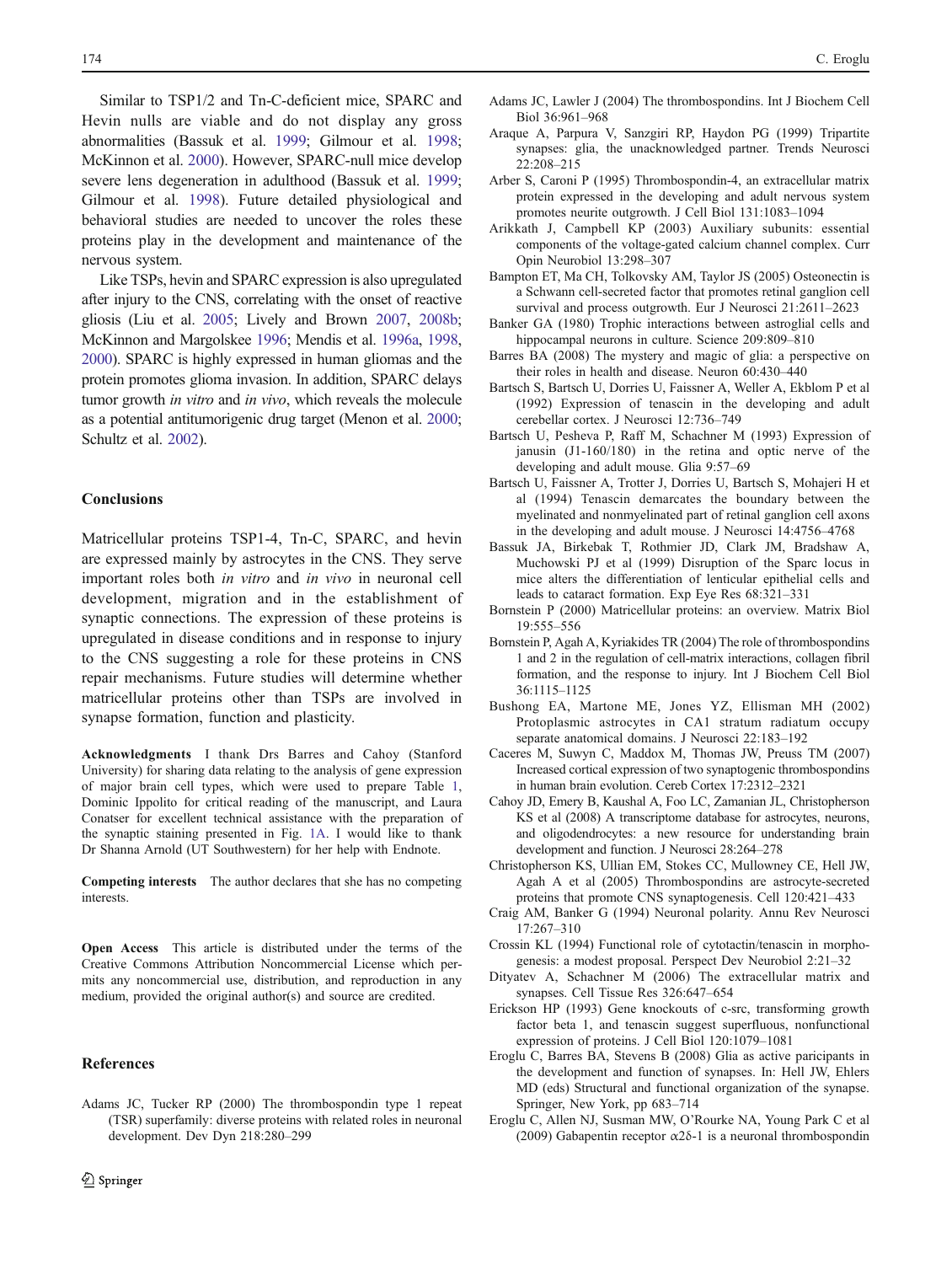<span id="page-8-0"></span>receptor responsible for excitatory CNS synaptogenesis. Cell 139:380–392

- Erzurumlu RS, Chen ZF, Jacquin MF (2006) Molecular determinants of the face map development in the trigeminal brainstem. Anat Rec A Discov Mol Cell Evol Biol 288:121–134
- Faissner A, Steindler D (1995) Boundaries and inhibitory molecules in developing neural tissues. Glia 13:233–254
- Field MJ, Cox PJ, Stott E, Melrose H, Offord J, Su TZ et al (2006) Identification of the alpha2-delta-1 subunit of voltage-dependent calcium channels as a molecular target for pain mediating the analgesic actions of pregabalin. Proc Natl Acad Sci U S A 103:17537–17542

Freeman MR (2005) Glial control of synaptogenesis. Cell 120:292–293

- Fukamauchi F, Mataga N, Wang YJ, Sato S, Youshiki A, Kusakabe M (1996) Abnormal behavior and neurotransmissions of tenascin gene knockout mouse. Biochem Biophys Res Commun 221:151– 156
- Garcion E, Faissner A, ffrench-Constant C (2001) Knockout mice reveal a contribution of the extracellular matrix molecule tenascin-C to neural precursor proliferation and migration. Development 128:2485–2496
- Garcion E, Halilagic A, Faissner A, ffrench-Constant C (2004) Generation of an environmental niche for neural stem cell development by the extracellular matrix molecule tenascin C. Development 131:3423–3432
- Gates MA, Thomas LB, Howard EM, Laywell ED, Sajin B, Faissner A et al (1995) Cell and molecular analysis of the developing and adult mouse subventricular zone of the cerebral hemispheres. J Comp Neurol 361:249–266
- Gilmour DT, Lyon GJ, Carlton MB, Sanes JR, Cunningham JM, Anderson JR et al (1998) Mice deficient for the secreted glycoprotein SPARC/osteonectin/BM40 develop normally but show severe age-onset cataract formation and disruption of the lens. Embo J 17:1860–1870
- Hoffman JR, Dixit VM, O'Shea KS (1994) Expression of thrombospondin in the adult nervous system. J Comp Neurol 340:126–139
- Hoffman JR, O'Shea KS (1999a) Thrombospondin expression in nerve regeneration I. Comparison of sciatic nerve crush, transection, and long-term denervation. Brain Res Bull 48:413–420
- Hoffman JR, O'Shea KS (1999b) Thrombospondin expression in nerve regeneration II. Comparison of optic nerve crush in the mouse and goldfish. Brain Res Bull 48:421–427
- Husmann K, Carbonetto S, Schachner M (1995) Distinct sites on tenascin-C mediate repellent or adhesive interactions with different neuronal cell types. Cell Adhes Commun 3:293–310
- Irintchev A, Rollenhagen A, Troncoso E, Kiss JZ, Schachner M (2005) Structural and functional aberrations in the cerebral cortex of tenascin-C deficient mice. Cereb Cortex 15:950–962
- Jankovski A, Sotelo C (1996) Subventricular zone-olfactory bulb migratory pathway in the adult mouse: cellular composition and specificity as determined by heterochronic and heterotopic transplantation. J Comp Neurol 371:376–396
- Johnston IG, Paladino T, Gurd JW, Brown IR (1990) Molecular cloning of SC1: a putative brain extracellular matrix glycoprotein showing partial similarity to osteonectin/BM40/SPARC. Neuron 4:165–176
- Jung M, Pesheva P, Schachner M, Trotter J (1993) Astrocytes and neurons regulate the expression of the neural recognition molecule janusin by cultured oligodendrocytes. Glia 9:163–175
- Kiernan BW, Gotz B, Faissner A, ffrench-Constant C (1996) Tenascin-C inhibits oligodendrocyte precursor cell migration by both adhesion-dependent and adhesion-independent mechanisms. Mol Cell Neurosci 7:322–335
- Kiernan BW, Garcion E, Ferguson J, Frost EE, Torres EM, Dunnett SB et al (1999) Myelination and behaviour of tenascin-C null transgenic mice. Eur J Neurosci 11:3082–3092
- Li CY, Song YH, Higuera ES, Luo ZD (2004) Spinal dorsal horn calcium channel alpha2delta-1 subunit upregulation contributes to peripheral nerve injury-induced tactile allodynia. J Neurosci 24:8494–8499
- Liao D, Hessler NA, Malinow R (1995) Activation of postsynaptically silent synapses during pairing-induced LTP in CA1 region of hippocampal slice. Nature 375:400–404
- Liao D, Scannevin RH, Huganir R (2001) Activation of silent synapses by rapid activity-dependent synaptic recruitment of AMPA receptors. J Neurosci 21:6008–6017
- Liauw J, Hoang S, Choi M, Eroglu C, Choi M, Sun GH et al (2008) Thrombospondins 1 and 2 are necessary for synaptic plasticity and functional recovery after stroke. J Cereb Blood Flow Metab 28:1722–1732
- Lin TN, Kim GM, Chen JJ, Cheung WM, He YY, Hsu CY (2003) Differential regulation of thrombospondin-1 and thrombospondin-2 after focal cerebral ischemia/reperfusion. Stroke 34:177–186
- Liu X, Ying G, Wang W, Dong J, Wang Y, Ni Z et al (2005) Entorhinal deafferentation induces upregulation of SPARC in the mouse hippocampus. Brain Res Mol Brain Res 141:58–65
- Lively S, Brown IR (2007) Analysis of the extracellular matrix protein SC1 during reactive gliosis in the rat lithium-pilocarpine seizure model. Brain Res 1163:1–9
- Lively S, Ringuette MJ, Brown IR (2007) Localization of the extracellular matrix protein SC1 to synapses in the adult rat brain. Neurochem Res 32:65–71
- Lively S, Brown IR (2008a) Localization of the extracellular matrix protein SC1 coincides with synaptogenesis during rat postnatal development. Neurochem Res 33:1692–1700
- Lively S, Brown IR (2008b) Extracellular matrix protein SC1/hevin in the hippocampus following pilocarpine-induced status epilepticus. J Neurochem 107:1335–1346
- McKinnon PJ, Margolskee RF (1996) SC1: a marker for astrocytes in the adult rodent brain is upregulated during reactive astrocytosis. Brain Res 709:27–36
- McKinnon PJ, McLaughlin SK, Kapsetaki M, Margolskee RF (2000) Extracellular matrix-associated protein Sc1 is not essential for mouse development. Mol Cell Biol 20:656–660
- Mendis DB, Shahin S, Gurd JW, Brown IR (1994) Developmental expression in the rat cerebellum of SC1, a putative brain extracellular matrix glycoprotein related to SPARC. Brain Res 633:197–205
- Mendis DB, Malaval L, Brown IR (1995) SPARC, an extracellular matrix glycoprotein containing the follistatin module, is expressed by astrocytes in synaptic enriched regions of the adult brain. Brain Res 676:69–79
- Mendis DB, Ivy GO, Brown IR (1996a) SC1, a brain extracellular matrix glycoprotein related to SPARC and follistatin, is expressed by rat cerebellar astrocytes following injury and during development. Brain Res 730:95–106
- Mendis DB, Shahin S, Gurd JW, Brown IR (1996b) SC1, a SPARCrelated glycoprotein, exhibits features of an ECM component in the developing and adult brain. Brain Res 713:53–63
- Mendis DB, Ivy GO, Brown IR (1998) SPARC/osteonectin mRNA is induced in blood vessels following injury to the adult rat cerebral cortex. Neurochem Res 23:1117–1123
- Mendis DB, Ivy GO, Brown IR (2000) Induction of SC1 mRNA encoding a brain extracellular matrix glycoprotein related to SPARC following lesioning of the adult rat forebrain. Neurochem Res 25:1637–1644
- Menon PM, Gutierrez JA, Rempel SA (2000) A study of SPARC and vitronectin localization and expression in pediatric and adult gliomas: high SPARC secretion correlates with decreased migration on vitronectin. Int J Oncol 17:683–693
- Meyer-Franke A, Kaplan MR, Pfrieger FW, Barres BA (1995) Characterization of the signaling interactions that promote the